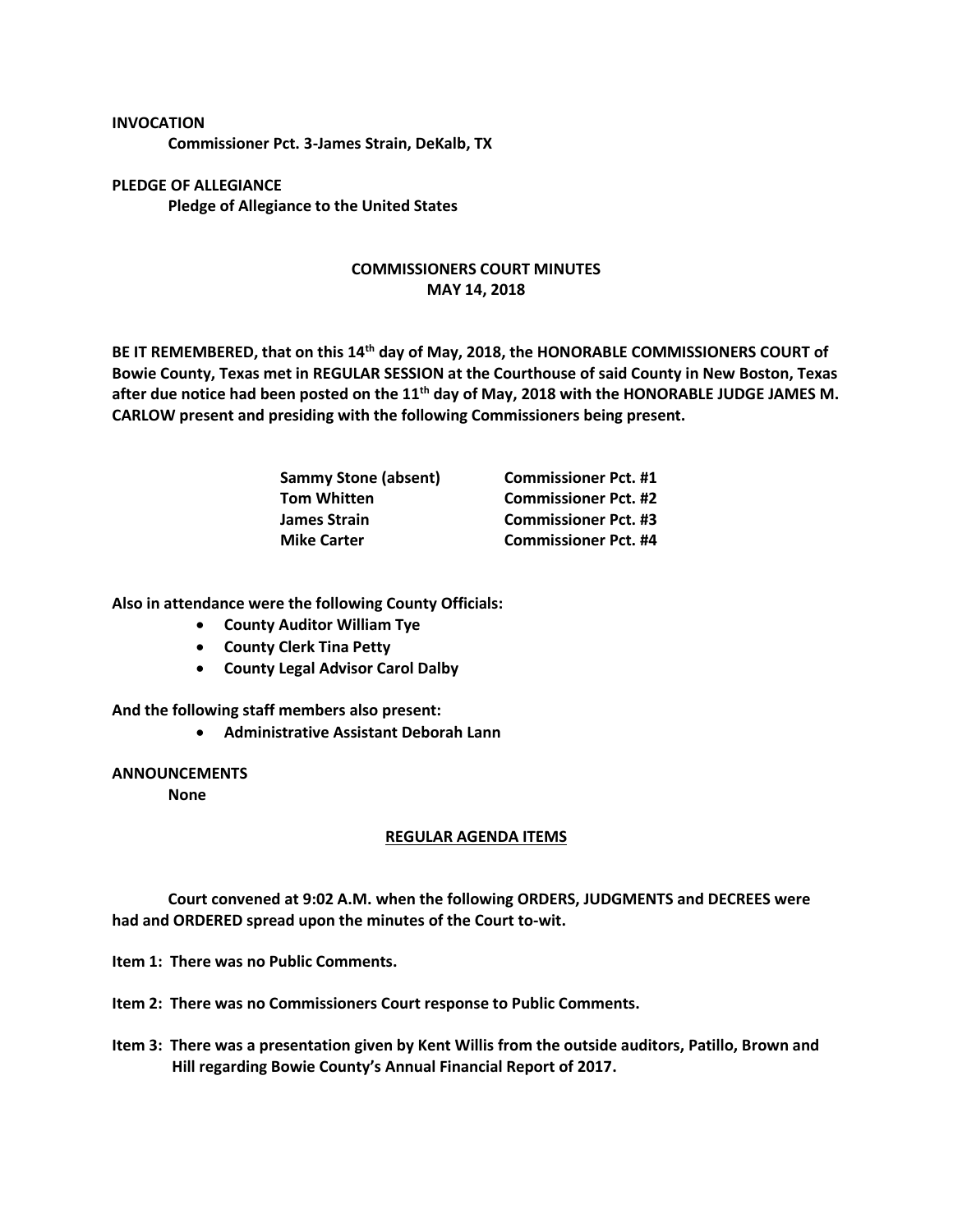- **Item 4: On this 14th day of May, 2018, a motion was made by Commissioner James Strain and duly second by Commissioner Tom Whitten to proclaim May as Elder Abuse Prevention Awareness Month. Motion was put to a vote and all Commissioners voted yes and none voted no. Motion carried.**
- **Item 5: On this 14th day of May, 2018, a motion was made by Commissioner Mike Carter and duly second by Commissioner James Strain to approve the request for an Investigator position for the Public Defender's Office. Motion was put to a vote and all Commissioners voted yes and none voted no. Motion carried.**
- **Item 6: On this 14th day of May, 2018, a motion was made by Commissioner Mike Carter and duly second by Commissioner James Strain to create the position to pay (from Fund Balance). Motion was put to a vote and all Commissioners voted yes and none voted no. Motion carried.**
- **Item 7: On this 14th day of May, 2018, a motion was made by Commissioner James Strain and duly second by Commissioner Mike Carter to approve the Treasurer's monthly report (ending April 2018). Motion was put to a vote and all Commissioners voted yes and none voted no. Motion carried.**
- **Item 8: On this 14th day of May, 2018, a motion was made by Commissioner James Strain and duly second by Commissioner Mike Carter to approve bonds for District Clerk Jill Harrington and Assistant Treasurer Carol Smith. Motion was put to a vote and all Commissioners voted yes and none voted no. Motion carried.**
- **Item 9: On this 14th day of May, 2018, a motion was made by Commissioner Mike Carter and duly second by Commissioner Tom Whitten to appoint Commissioner James Strain to RRC (Department of Agriculture's TXCDBG Regional Review Committee). Motion was put to a vote and all Commissioners voted yes and none voted no. Motion carried.**
- **Item 10: On this 14th day of May, 2018, a motion was made by Commissioner Mike Carter and duly second by Commissioner James Strain to approve the line item transfers. Motion was put to a vote and all Commissioners voted yes and none voted no. Motion carried.**
- **Item 11: On this 14th day of May, 2018, a motion was made by Commissioner James Strain and duly second by Commissioner Tom Whitten to pay accounts payable and payroll. Motion was put to a vote and all Commissioners voted yes and none voted no. Motion carried.**